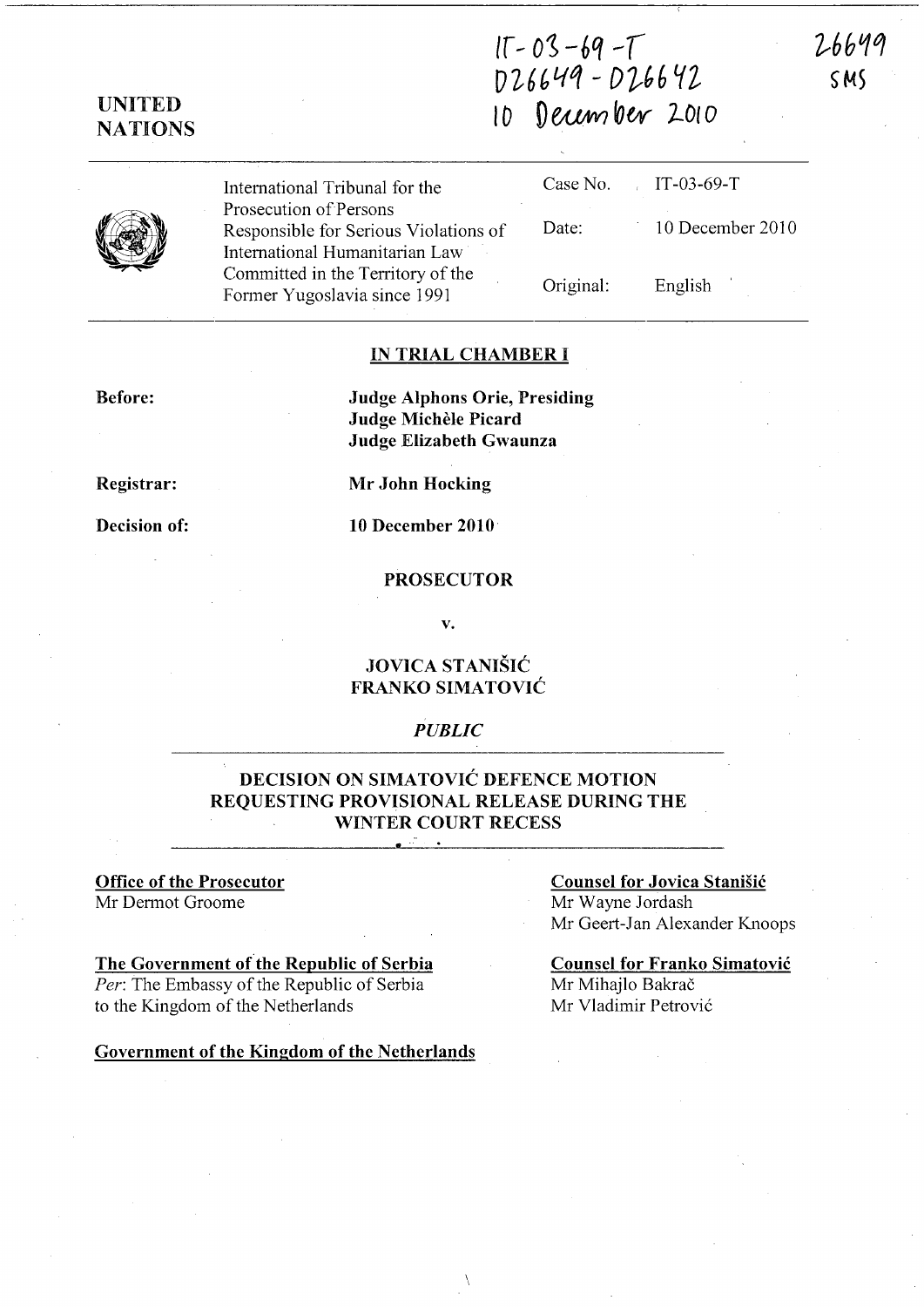## I. PROCEDURAL HISTORY

1. On 26 November 2010, the Simatovi6 Defence filed a motion seeking provisional release of Franko Simatović ("Accused") from 16 December 2010 until the end of the winter court recess ("Motion").<sup>1</sup> On 30 November 2010, the Prosecution informed the Chamber through an informal. communication that it would file its response to the Motion by 3 December 201O? On 1 December 2010, the Simatović Defence filed an addendum to the Motion, containing the guarantees given by the Republic of Serbia ("Serbia").<sup>3</sup> On the same day, the Prosecution opposed the Motion ("Response").<sup>4</sup> On 6 December 2010, the Tribunal's Host State filed a letter pursuant to Rule 65 (B) of the Tribunal's Rules of Procedure and Evidence ("Rules"), stating that it did not oppose the Motion.<sup>5</sup> On 7 December 2010, the Simatović Defence requested leave to reply to the Response, which the Chamber granted, the reply to be filed by 8 December 2010.<sup>6</sup> On 8 December 2010, the Simatović Defence filed its reply to the Response ("Reply").<sup>7</sup>

# **11.** SUBMISSIONS OF THE PARTIES

2. The Simatović Defence submits that the Accused does not pose a risk to any victim or witness and asserts there is no evidence that the Accused or any person affiliated with him interfered in any way with victims or witnesses in this case.<sup>8</sup> In this respect, the Simatović Defence points out more generally that the Accused has fully complied with all conditions imposed on him during previously granted periods of provisional release.<sup>9</sup> The Simatović Defence submits that the Accused poses no risk of flight and emphasises that he voluntarily surrendered to the Tribunal.<sup>10</sup> It refers to Serbia's guarantees and submits that these must be considered trustworthy and reliable.<sup>11</sup> The Simatović Defence further argues that the presence of the Accused in Belgrade during the

Defence Motion Requesting Provisional Release during the Winter Court Recess, 26 November 2010.

The deadline for the Prosecution's response to the Motion was first discussed on 25 November 2010. The Simatovic Defence indicated it would file a request for provisional release of the Accused and requested that the . Chamber ask in advance for the Prosecution's position on a shortened deadline for response. Upon the Chamber's suggestion, the Prosecution indicated it would explore whether it would be possible to file its response to the Motion by 3 December 2010. See T. 9542-9543.

 $\overline{\mathbf{3}}$ Addendum to Defence Motion Requesting Provisional Release during the Winter Court Recess, I December 2010 ("Addendum"). On 3 December, the Simatovic Defence changed the status of the Addendum from public to confidential; see Notice of Change of Status, 3 December 2010.

<sup>4</sup>  Prosecution Response to Urgent Simatovic Defence Motion for Provisional Release, 3 December 2010.

 $\overline{5}$ Letter of the Ministry of Foreign Affairs of the Kingdom of the Netherlands concerning Provisional Release of Mr Franko Simatovic, 6 December 2010.

<sup>6</sup>  T.9886.

 $\overline{7}$ Defence 'Reply to Prosecution Response to Urgent Simatovic Defence Motion for Provisional Release, 8 December 2010.

 $\mathbf{\hat{x}}$ Motion, para. 10; Reply, para. (v).

Motion, paras 6, 10.

<sup>&</sup>lt;sup>10</sup> Motion, paras 7, 10; Reply, paras (ii)-(iv).

Motion, paras 8-9; Reply, para. (ii).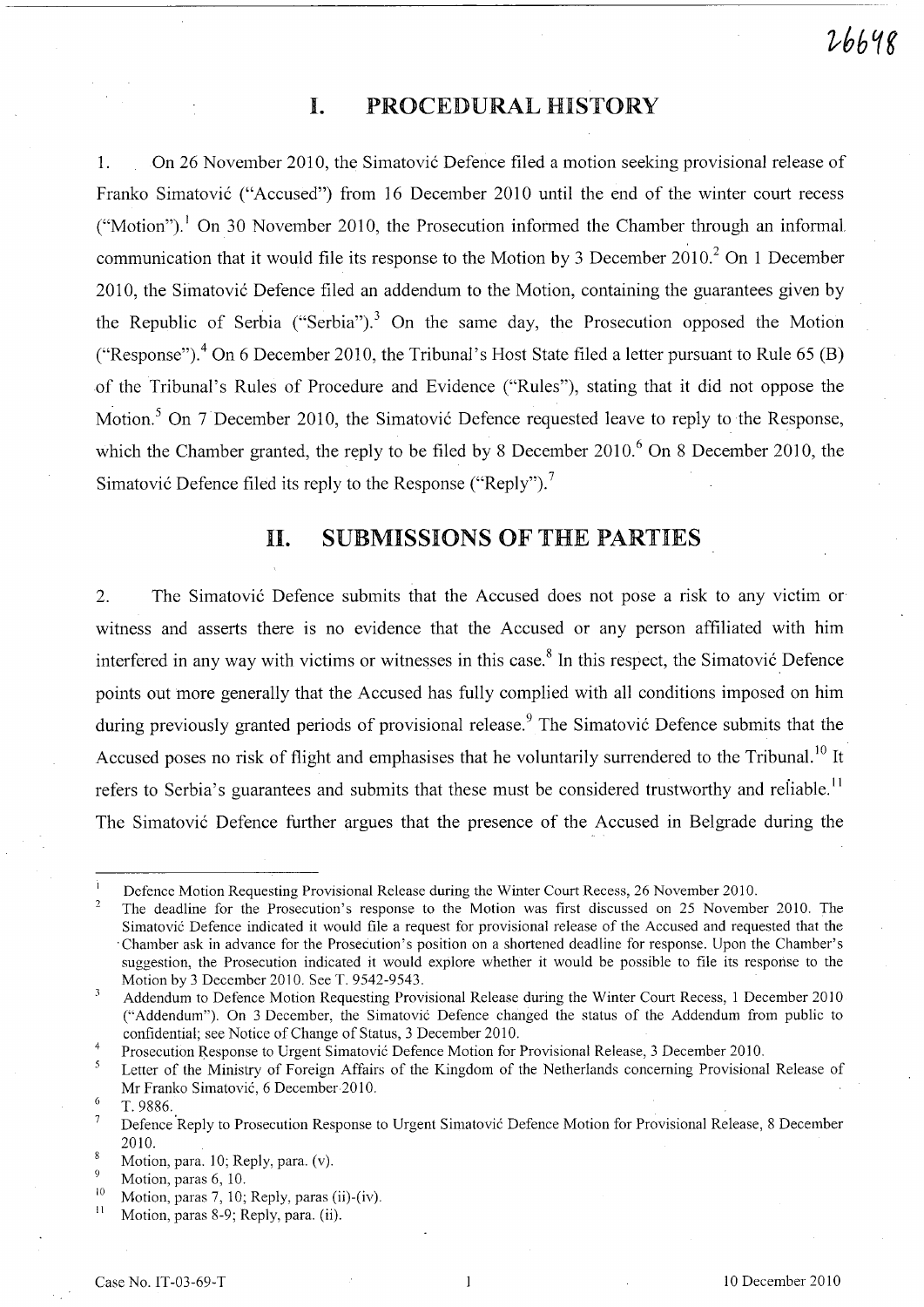winter recess would benefit the ongoing trial preparations by the present counsel, who were appointed during the trial phase of the case.<sup>12</sup> Finally, the Simatovic Defence submits that the proceedings have not yet reached a stage that requires an additional showing of compelling humanitarian reasons to justify provisional release.<sup>13</sup>

3. The Prosecution submits that, since it is nearing the end of its case, an additional showing of compelling humanitarian grounds is required before provisional release may be granted, and that the Simatović Defence has failed to present such grounds.<sup>14</sup> The Prosecution further submits that, should the Chamber not require a showing of compelling humanitarian grounds, the advanced stage of the proceedings should be considered a factor weighing against granting the Motion as it increases the risk of flight.<sup>15</sup> According to the Prosecution, in assessing the risk of flight the Chamber should also take into account the Accused's influential position during the period relevant to the Indictment, as well as the gravity of the offences with which he is charged.<sup>16</sup> The Prosecution does not take a position on whether the Accused poses a risk to any victim or other person.<sup>17</sup> However, it requests the Chamber to take into consideration the evidence presented against the Accused and the consequent increased motivation to exert pressure on remaining witnesses; the number of witnesses granted protective measures during the case; the reluctance of witnesses to testify; and the allegations of witness interference in this case.<sup>18</sup> The Prosecution further submits that the Accused did not in fact voluntarily surrender and that the Chamber should therefore not give any weight to this factor.<sup>19</sup> Finally, the Prosecution submits that in light of all the above, the Chamber should give limited weight to the benefit of the presence of the Accused in Belgrade for the preparation of his defence.<sup>20</sup>

## Ill. APPLICABLE LAW

4. The Chamber recalls the applicable law governing provisional release and provisional release procedures as set out in its previous decisions.<sup>21</sup> Furthermore, according to the Appeals Chamber, when considering a provisional release motion at the post-Rule 98 *bis* stage of the

- $\frac{17}{18}$  Response, para. 17.
- Ibid.
- $\frac{19}{20}$  Response, paras 14-15.

<sup>&</sup>lt;sup>12</sup> Motion, paras 11-13; Reply, para. (vi).

 $\frac{13}{14}$  Reply, para. (i).

 $14$  Response, paras 7-10.

 $\frac{15}{16}$  Response, paras 11-12.

 $\frac{16}{17}$  Response, para. 13.

 $\frac{20}{21}$  Response, para. 18.

<sup>21</sup> See Decision on Urgent Stani§i6 Defence Motion for Provisional Release, 31 March 2010 (Confidential), paras 19- 21; Decision on Simatovi6 Defence Motion Requesting Provisional Release during the Winter Court Recess, 15 December 2009, paras 11-12; Decision on Simatovi6 Defence Motion Requesting Provisional Release, 15 October 2009, paras 10-12. .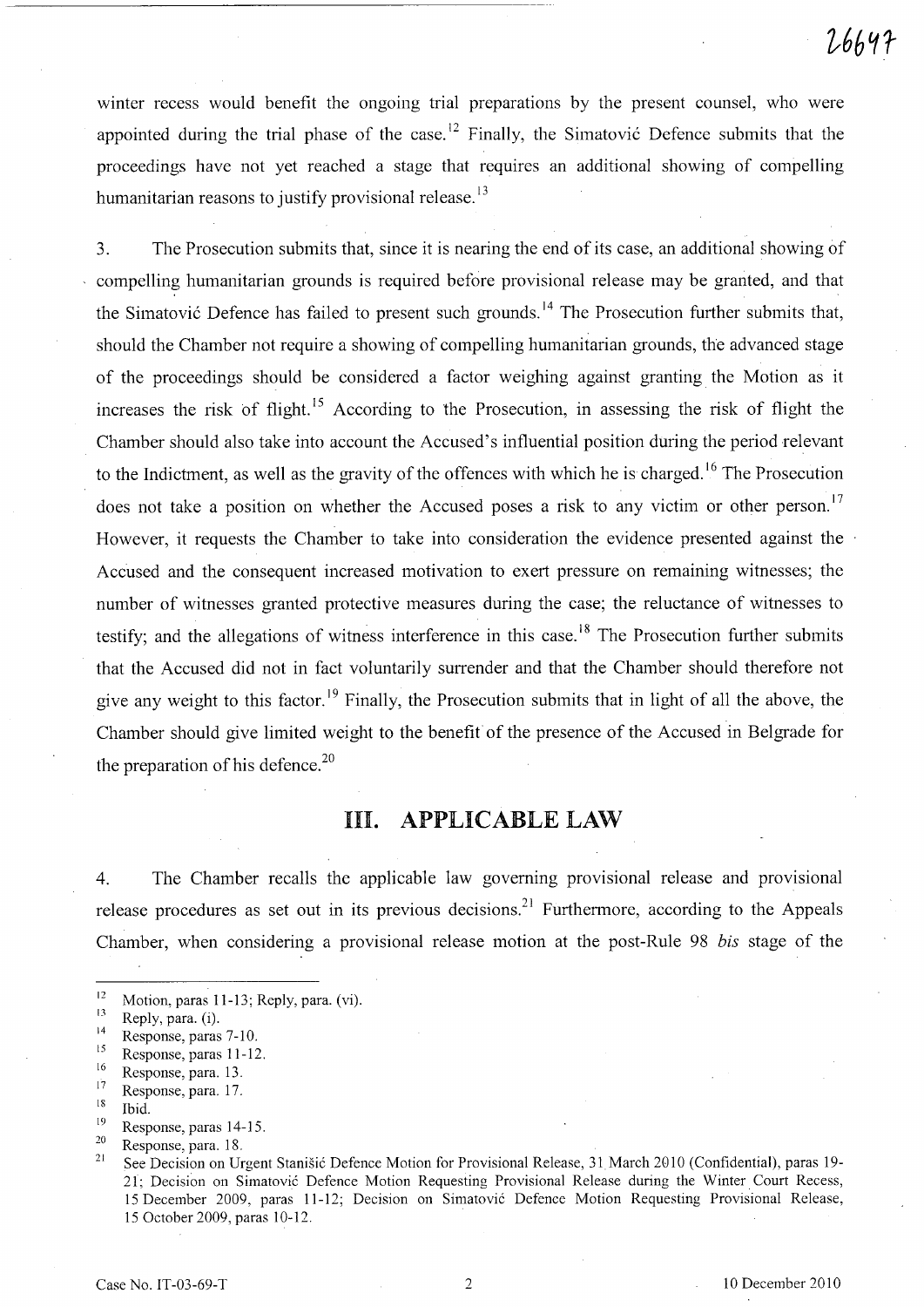proceedings, even when satisfied that sufficient guarantees exist to offset the risk of flight, a Chamber should not exercise its discretion in favour of a grant of provisional release unless compelling humanitarian grounds are present which tip the balance in favour of allowing provisional release.<sup>22</sup>

# **IV. DISCUSSION**

5. As to whether the Accused, if provisionally released, will return for trial, the Chamber recalls the discussion in its decision of 23 March  $2010<sup>23</sup>$  The Chamber has not received information indicating a change of circumstances in this regard. Specifically, the Chamber considered that the presentation of evidence has continued and that the Prosecution is nearing the end of its case. The Chamber finds however that this does not give rise to a reasonable fear that the Accused will attempt to abscond. Further, the Chamber considers and gives appropriate weight to the renewed guarantees given by Serbia?4 For these reasons, the Chamber remains satisfied that the Accused, if provisionally released, would appear for trial.

6. As to whether the Accused, if released, will pose a danger to any victim, witness, or other person, the Chamber recalls its analysis in the 22 July 2010 Decision.<sup>25</sup> As the Chamber has not received information indicating a change of circumstances since then, it remains satisfied that the Accused, if provisionally released, would not pose a danger to any victim, witness, or other person.

7. The Prosecution submits that the proceedings are sufficiently advanced as to require an additional showing of compelling humanitarian grounds. As set out above, the showing of such grounds is indeed necessary once a case has reached the post-Rule 98 *his* stage. By way of argument *a contrario,* the Chamber finds that at an earlier stage of proceedings - as is the case here

24 Addendum, Annex.

*<sup>22</sup> Prosecutor v. Popovic et al.,* Case nos IT-05-88-AR65.4, IT-05-88-AR65.5, IT-05-88-AR65.6, Decision on Consolidated Appeal Against Decision on Borovcanin's Motion for Custodial Visit and Decision on Gvero's and Miletić's Motions for Provisional Release During the Break in the Proceedings, 15 May 2008, paras 23-24; *Prosecutor v. Prlic et al.,* Case no. IT-04-74-AR65.9, Decision on "Prosecution's Appeal from Decision relative a la demande de mise en liberté provisoire de l'accusé Stojić dated 8 April 2008", 29 April 2008, paras 13-15; *Prosecutor v. Prlić et al., Case no. IT-04-74-AR65.8, Decision on "Prosecution's Appeal from Décision relative à* la demande de mise en liberte provisoire de I'accuse Prlic dated 7 April 2008", 25 April 2008, para. 14; *Prosecutor v. Prlić et al.*, Case no. IT-04-74-AR65.7, Decision on "Prosecution's Appeal from Décision relative à la demande de mise en liberté provisoire de l'accusé Petkovic dated 31 March 2008", 21 April 2008, paras 15, 17; Prosecutor v. *Prlic et al., Case no. IT-04-74-AR65.5, Decision on Prosecution's Consolidated Appeal Against Decisions to* Provisionally Release the Accused Prlic, Stojic, Praljak, Petkovic and Coric, 11 March 2008, para. 21.

<sup>23</sup>  Decision on Simatovic Defence Motion Requesting Provisional Release during the Adjournment, 23 March 2010, paras 25-27. A Public Redacted Version of this Decision was filed on 12 May 2010. See also Decision on Simatovic Defence Motion Requesting Provisional Release During the Summer Court Recess, 22 July 2010 ("22 July 2010 Decision").

<sup>25</sup>  22 July 2010 Decision, paras 6-7.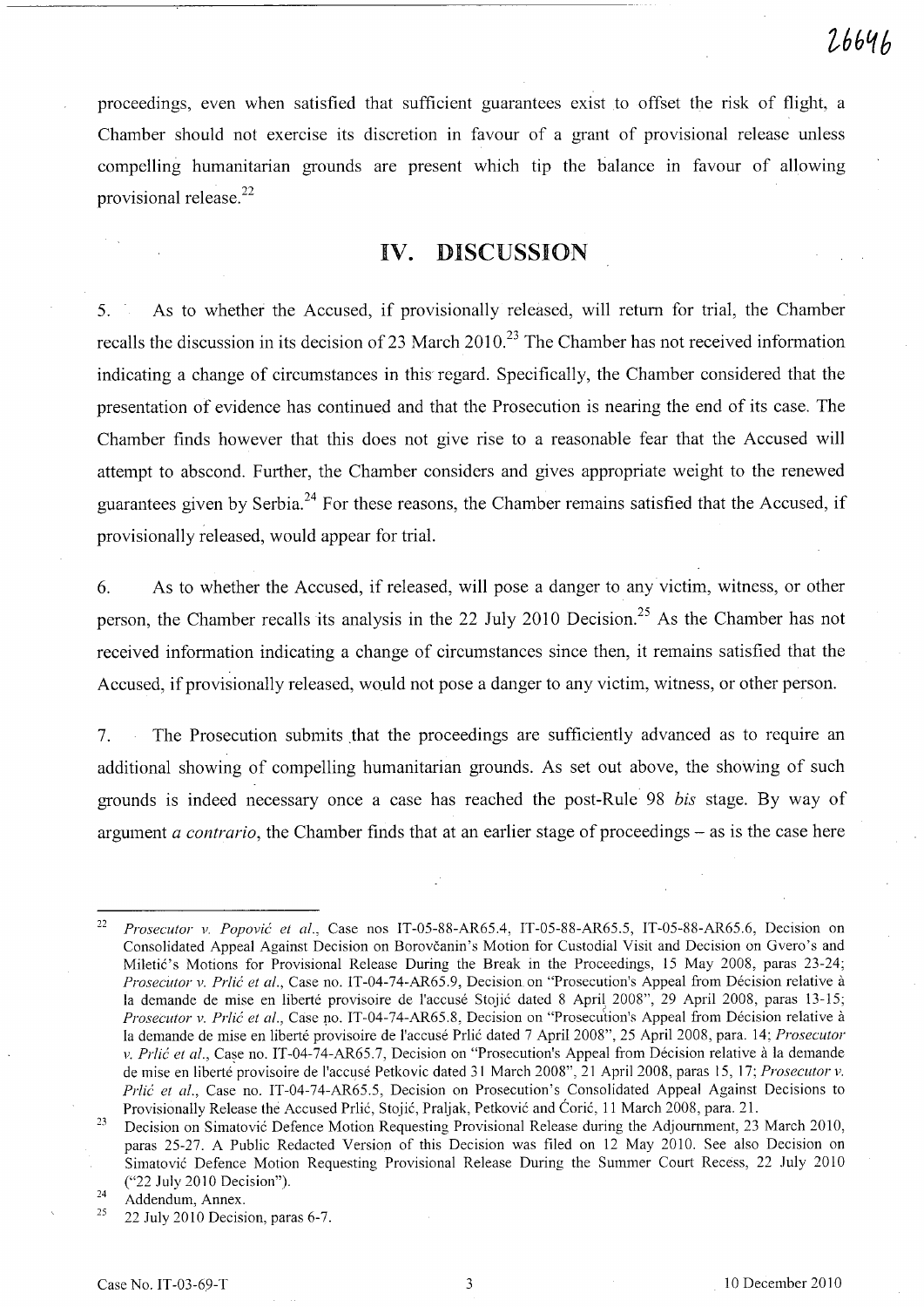- the existence of a sufficiently compelling humanitarian reason for provisional release is *not*  required.

8. In considering whether provisional release should be granted, the Chamber has furthennore given due consideration to the benefits of the Accused's presence in Belgrade during the winter recess in assisting the Defence team in the continued preparations of his defence.

9. Based on all the above, the Chamber is satisfied that provisional release, under the conditions set out below, is appropriate. The Chamber notes that the Accused requests to be provisionally released from 16 December 2010. However, considering that the case is scheduled to sit that day, the Chamber grants the provisional release starting the next day, 17 December 2010.

## **v.** DISPOSITION

For the foregoing reasons, pursuant to Rules 54 and 65 of the Rules, the Chamber

(1) GRANTS the Motion in part; and

(2) **ORDERS** as follows:

- a) On Friday 17 December 2010 (or in case of unforeseen events, the first practicable day thereafter), the Accused Franko Simatović shall be transported to Schiphol Airport in the Netherlands by the Dutch authorities;
- b) At Schiphol Airport, the Accused shall be provisionally released into the custody of officials of the Government Serbia to be designated prior to release in accordance with operative paragraph (3)(a) hereof, who shall accompany the Accilsed for the remainder of his travel to Serbia and to his place of residence;
- c) On his return, the Accused shall be accompanied by the same designated officials of the Government of the Serbia, who shall deliver the Accused to the custody of the Dutch authorities at Schiphol Airport on or before Thursday, 6 January 2011 and the Dutch authorities shall then transport the Accused back to the United Nations Detention Unit ("UNDU") in The Hague;'
- d) During the period of his provisional release, the Accused shall abide by the following conditions, and the authorities of the Government of Serbia, including the local police, shall ensure compliance with such conditions: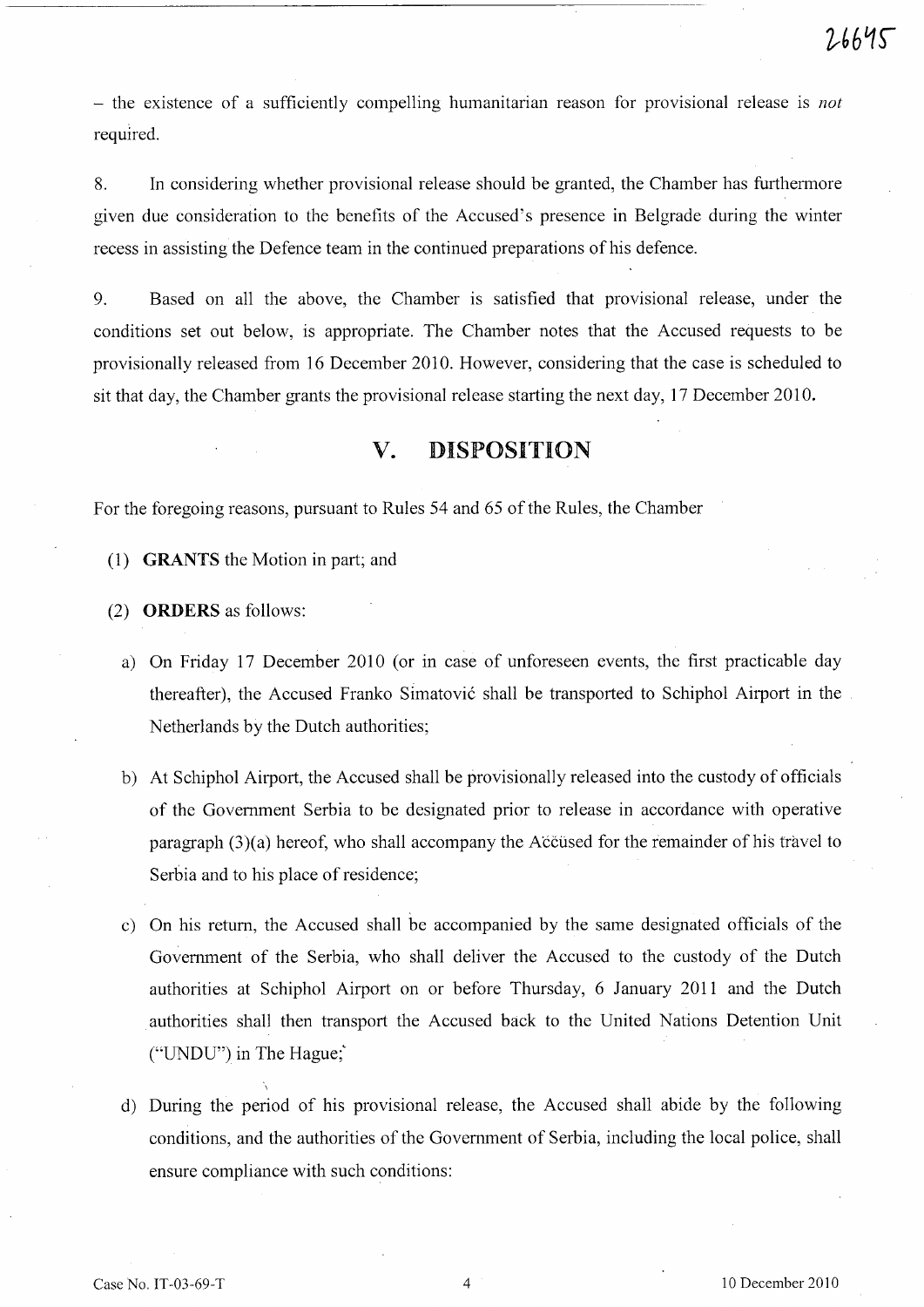- (i) to remain within the confines of the municipality of Belgrade;
- (ii) to surrender his passport and any other valid travel documents to the Ministry of Justice;
- (iii) to provide the address at which he will be staying in Belgrade to the Ministry of Justice and the Registrar of the Tribunal before leaving the UNDU in The Hague;
- (iv) to report each day, before 1 p.m. to the police in Belgrade at a local police station to be designated by the Ministry of Justice;
- (v) to consent to having the Ministry of Justice check with the local police about his presence and to the making of occasional, unannounced visits upon the Accused by the Ministry of Justice or by a person designated by the Registrar of the Tribunal;
- (vi) not to have any contact whatsoever or in any way interfere with any victim or potential witness or otherwise interfere in any way with the proceedings or the administration of justice;
- (vii) not to seek direct access to documents or archives nor destroy evidence;
- (viii) not to discuss his case with anyone, including the media, other than with his counsel;
- (ix) to continue to co-operate with the Tribunal;
- (x) to comply strictly with any requirements of the authorities of Serbia necessary to enable them to comply with their obligations under this, order and their guarantees;
- (xi) to return to the Tribunal on or before Thursday, 6 January 2011;
- (xii) to comply strictly with any further order of the Chamber varying the terms of or terminating his provisional release;
- (3) **REQUIRES** the Government of Serbia to assume responsibility as follows:
	- a) by designating an official of the Government of Serbia into whose custody the Accused shall be provisionally released and who shall accompany the Accused from Schiphol Airport to Serbia and to his place of residence, and notifying, as soon as practicable, the Chamber and the Registrar of the Tribunal of the name of the designated official;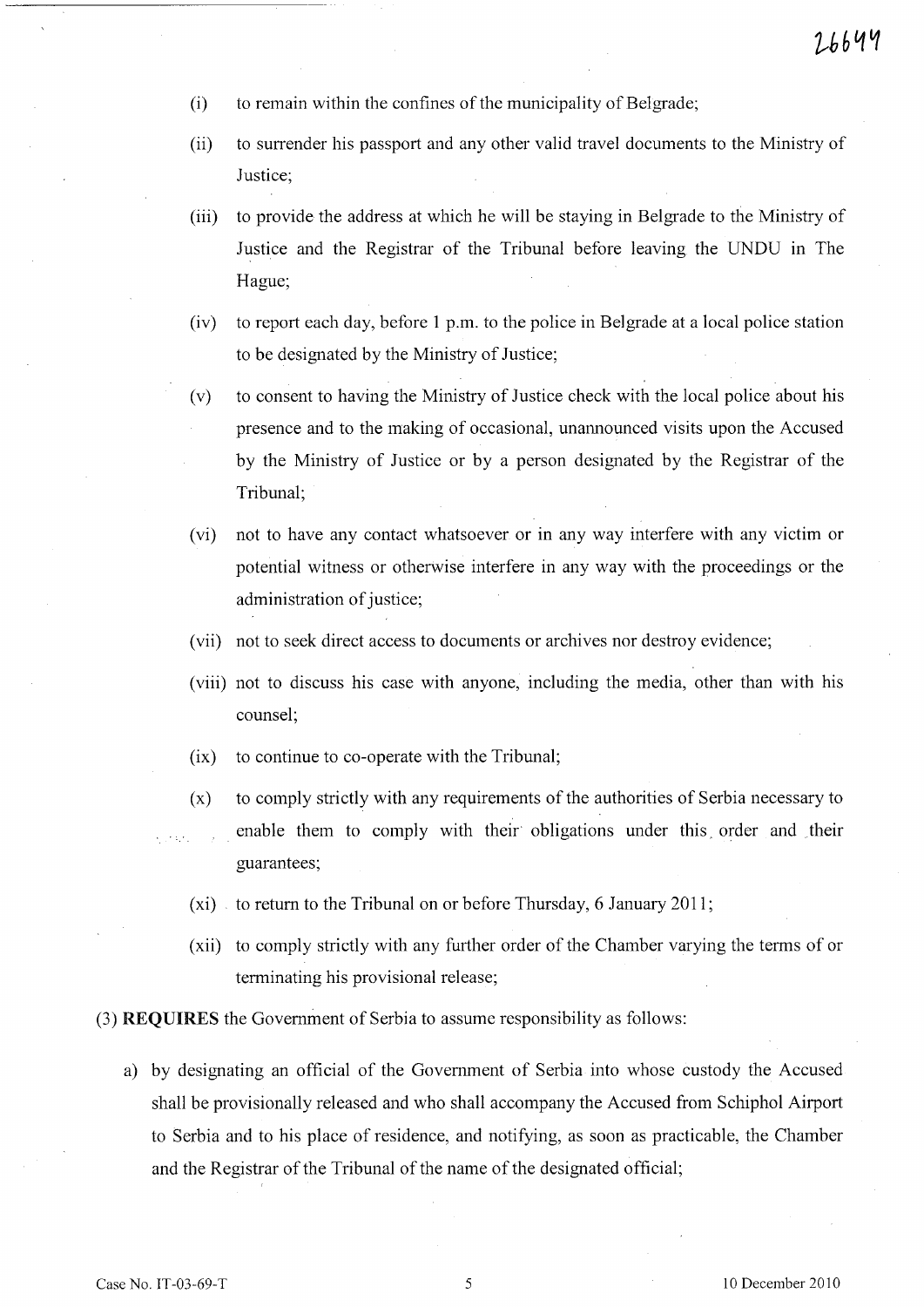- b) by designating a local police station in Belgrade to which the Accused is to report each day during the period of provisional release, and notifying, as soon as practicable, the Chamber and the Registrar of the name and location of this police station;
- c) by ensuring compliance with the conditions imposed on the Accused under the present order;
- d) for the personal security and safety of the Accused while on provisional release;
- e) for all expenses concerning transport of the Accused from Schiphol Airport to Belgrade and back;
- f) for all expenses concerning accommodation and security of the Accused while on provisional release;
- g) by not issuing any new passports or other documents which would enable the Accused to travel;
- h) by submitting a written report to the Chamber every week as to the compliance of the Accused with the terms of this order;
- i) by arresting and detaining the Accused immediately if he breaches any of the conditions of this Order;
- j) by reporting immediately to the Registry of the Tribunal any breach of the conditions set out above;
- (4) **INSTRUCTS** the Registrar of the Tribunal to:
	- a) consult with the Ministry of Justice in the Netherlands as to the practical arrangements for the provisional release of the Accused;
	- b) continue to detain the Accused at the UNDU in The Hague until such time as the Chamber and the Registrar have been notified of the name of the designated official of the Government of the Serbia into whose custody the Accused is to be provisionally released; and